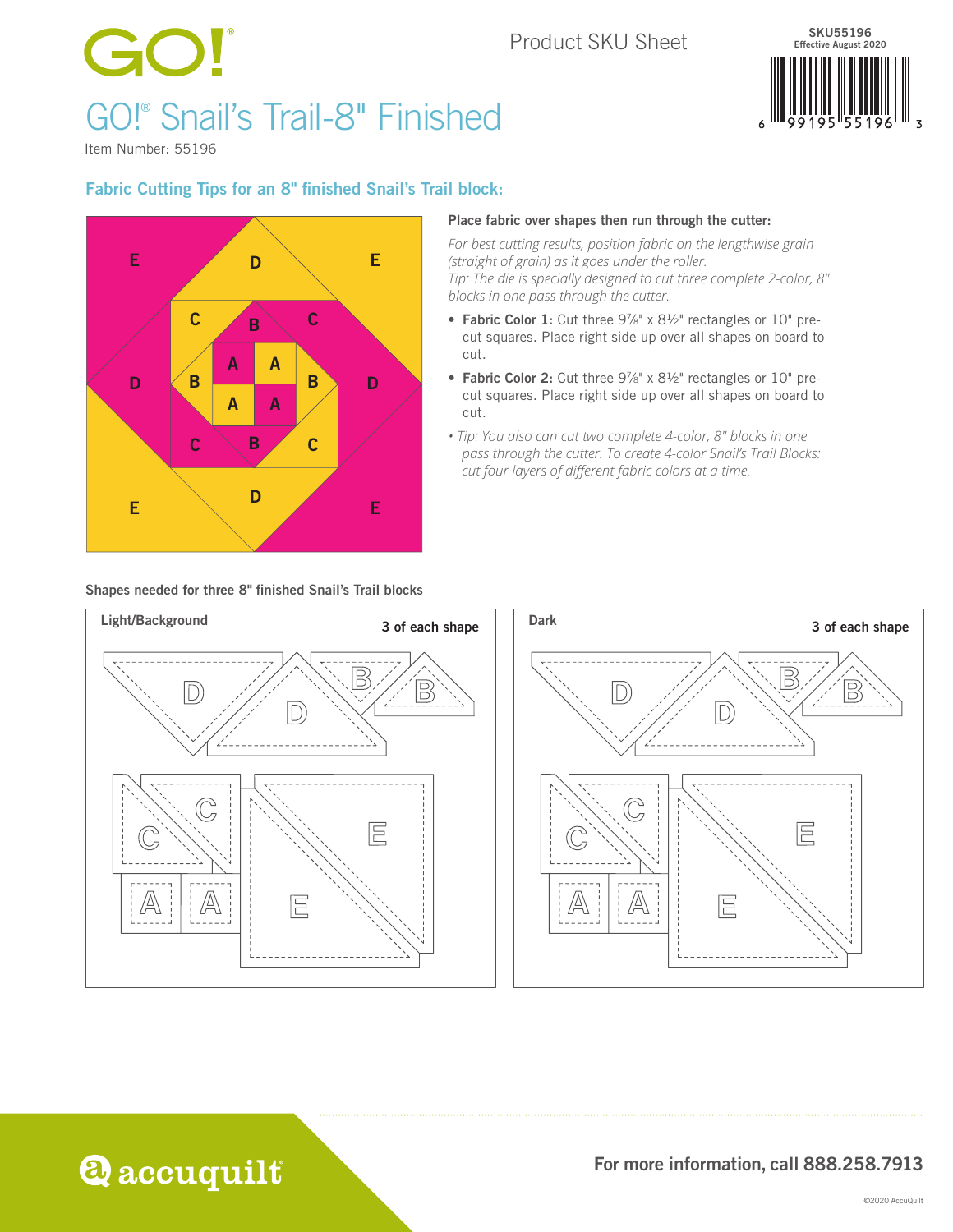

## $\bigodot$ GO!® Snail's Trail-8" Finished

Item Number: 55196

### How to Sew the Snail's Trail Block:

Step 1 Step 2 Step 3 Step 4

A A A A



Step 5 Step 6 Step 7 Step 8



Sew Fabric #2 piece B to top and bottom of A/B unit.

right side of Fabric #1 piece A.

Sew Fabric #2 piece A to the



Sew Fabric #1 piece C to opposite corners of A/B unit as shown.



Sew A/A unit to A/A unit to make a 4-patch as shown.

A I A A I A

Sew Fabric #2 piece C to opposite corners of A/B/C unit as shown.



SKU55196 Effective August 2020

Sew Fabric #1 piece B to

A A

either side of 4-patch unit.



Sew Fabric #1 piece D to top and bottom of A/B/C unit as shown.





Sew Fabric #2 piece D to opposite sides of A/B/C/D unit as shown.



Step 10

Sew Fabric #1 piece E to opposite corners of A/B/C/D unit as shown.

Step 11





### For more information, call 888.258.7913

**Q** accuquilt